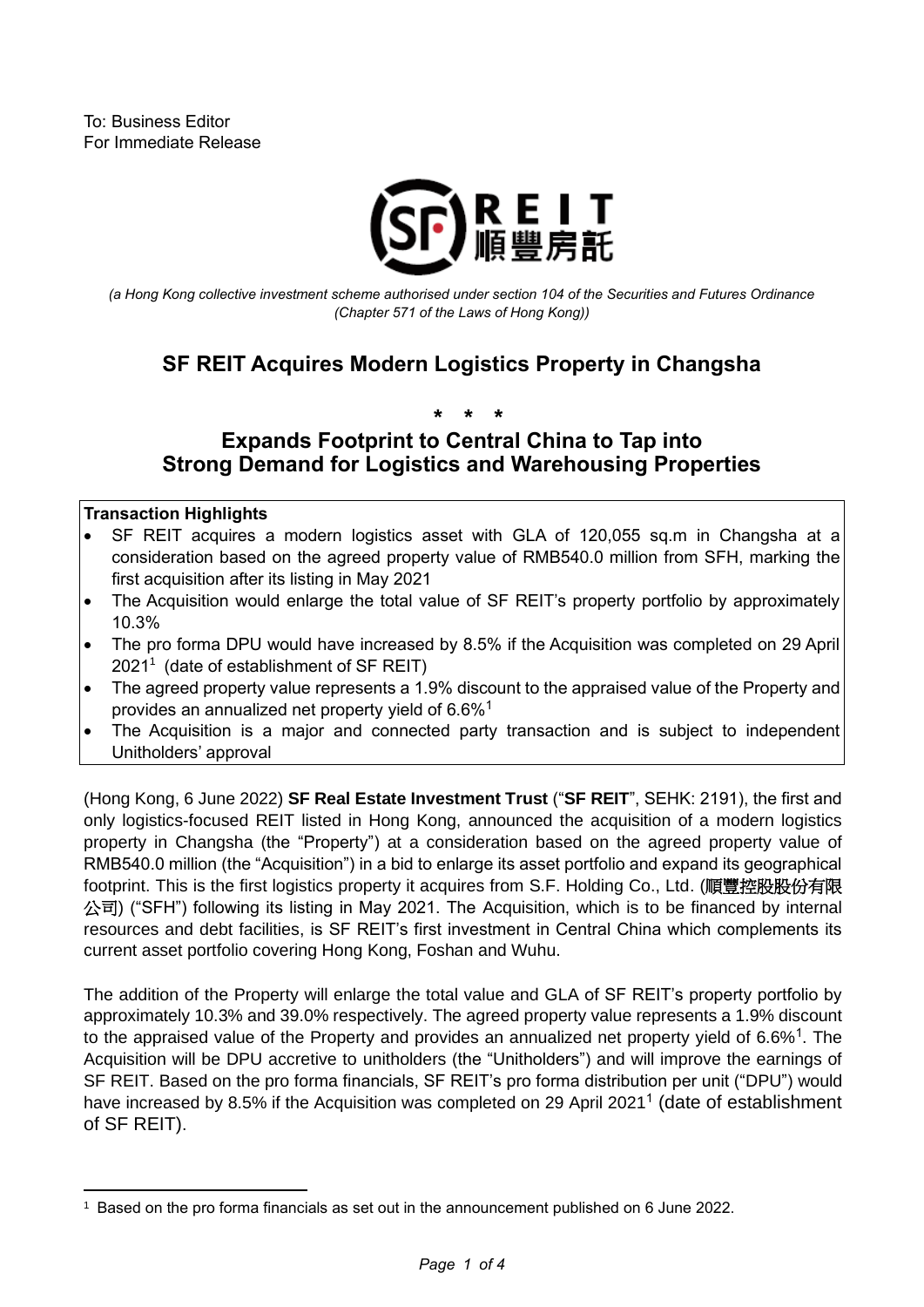**Mr. Hubert Chak, Executive Director and Chief Executive Officer** of SF REIT Asset Management Limited, the manager of SF REIT said, "We are pleased to enter into the acquisition agreement with SFH which has been highly supportive to SF REIT's development. The Acquisition will diversify the locations and composition of SF REIT's portfolio assets and revenue streams. Upon completion, SF REIT will be able to achieve better economies of scale resulting from enhanced operating synergies, both in terms of satisfying tenants' requirements as well as sharing of asset management resources. Going forward, we will continue to pursue yield accretive acquisition opportunities of modern logistics properties that are strategically located at transportation hubs, provide good built-in infrastructures for the logistics sector and command high occupancy rates with SFH as an anchor tenant to secure stable returns. We will work closely with SFH to explore opportunities to further expand SF REIT's asset portfolio at an accelerated pace."

| Location                        | Changsha, Hunan Province, PRC                                   |
|---------------------------------|-----------------------------------------------------------------|
| <b>Property Completion Date</b> | Between 2019 and 2021                                           |
| Gross Lettable Area ("GLA")     | Approx. 120,055 sq.m.                                           |
| <b>Specifications</b>           | (i)<br>a ramp-up two-storey distribution centre;                |
|                                 | (ii)<br>a three-storey warehouse with two underground levels;   |
|                                 | (iii)<br>two single-storey warehouses;                          |
|                                 | (iv)<br>a nine-storey office building; and                      |
|                                 | (v)<br>three ancillary buildings                                |
| <b>Agreed Property Value</b>    | RMB540.0 million, representing a 1.9% discount to the appraised |
|                                 | value of RMB550.4 million                                       |
| Occupancy <sup>2</sup>          | 98.9%                                                           |
| Number of Tenants <sup>2</sup>  | 21                                                              |

### **Profile of the Property**

### **High Quality Logistics Property Asset in Changsha**

The Property is a high-quality modern logistics property strategically located in a logistics service base inside the Changsha Linkong Economic Development Zone that effectively serves Changsha and the central region of China, and provides customers with standardized logistics and warehousing facilities and integrated supply chain solutions. Changsha is a typical airport and high-speed rail linkage area within the Hunan Province. It is strategically located in close proximity to major infrastructure including the airport, Beijing – Hong Kong – Macau Expressways, the Changsha Ring Expressway, Changliu Expressway, and Changsha South Railway Station.

### **High Occupancy Rate Supported by Credible Anchor Tenants**

The occupancy rate of the Property was 98.9% as of 31 March 2022. About 69% of the GLA of the Property was leased to members of the SFH group along with various renowned third-party tenants. The leases with the anchor tenants from the SFH group will last till the end of 2026 and hence provide a high degree of income stability to SF REIT.

### **Strong Demand for Modern Logistics Properties**

Demand for industrial logistics in China remained strong and active. Continuous demand driven by expansion of e-commerce, retail and third-party logistics has been supplemented by growing demand from cold chain and medical supplies industries.

<sup>2</sup> Figures as at 31 March 2022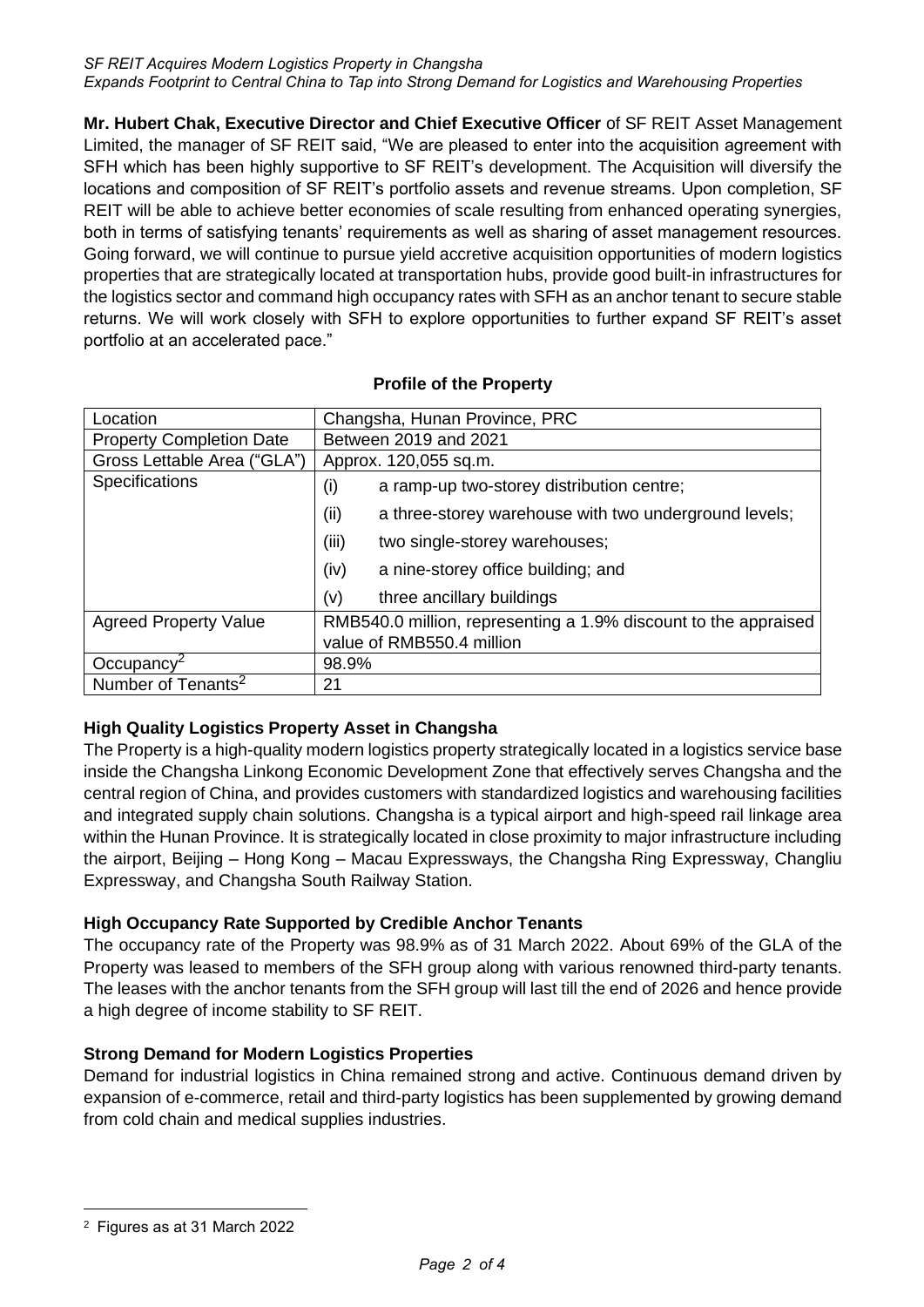#### *SF REIT Acquires Modern Logistics Property in Changsha Expands Footprint to Central China to Tap into Strong Demand for Logistics and Warehousing Properties*

The Acquisition, subject to independent Unitholders' approval at the extraordinary general meeting of Unitholders scheduled to be held on 22 June 2022, is expected to complete by the end of June 2022. More information about the Acquisition is available in the announcement of SF REIT dated 6 June 2022 which can be viewed from its website at [www.sf-reit.com.](http://www.sf-reit.com/)



## **Modern logistics property in Changsha with ramp-up distribution centre**

*– End –*

### **About SF Real Estate Investment Trust**

SF Real Estate Investment Trust ("SF REIT") is the first logistics-focused REIT listed on the Main Board of The Stock Exchange of Hong Kong Limited (the "Hong Kong Stock Exchange"). SF REIT targets to invest in income-generating real estate globally, with an initial focus on logistics properties. Currently, there are three logistics properties in the portfolio of SF REIT with one located in Tsing Yi, Hong Kong and another two located in Foshan and Wuhu, Mainland China, respectively. Through its current portfolio, SF REIT can offer its unitholders (the "Unitholders") and other investors a direct exposure to modern logistics properties in Hong Kong and Mainland China.